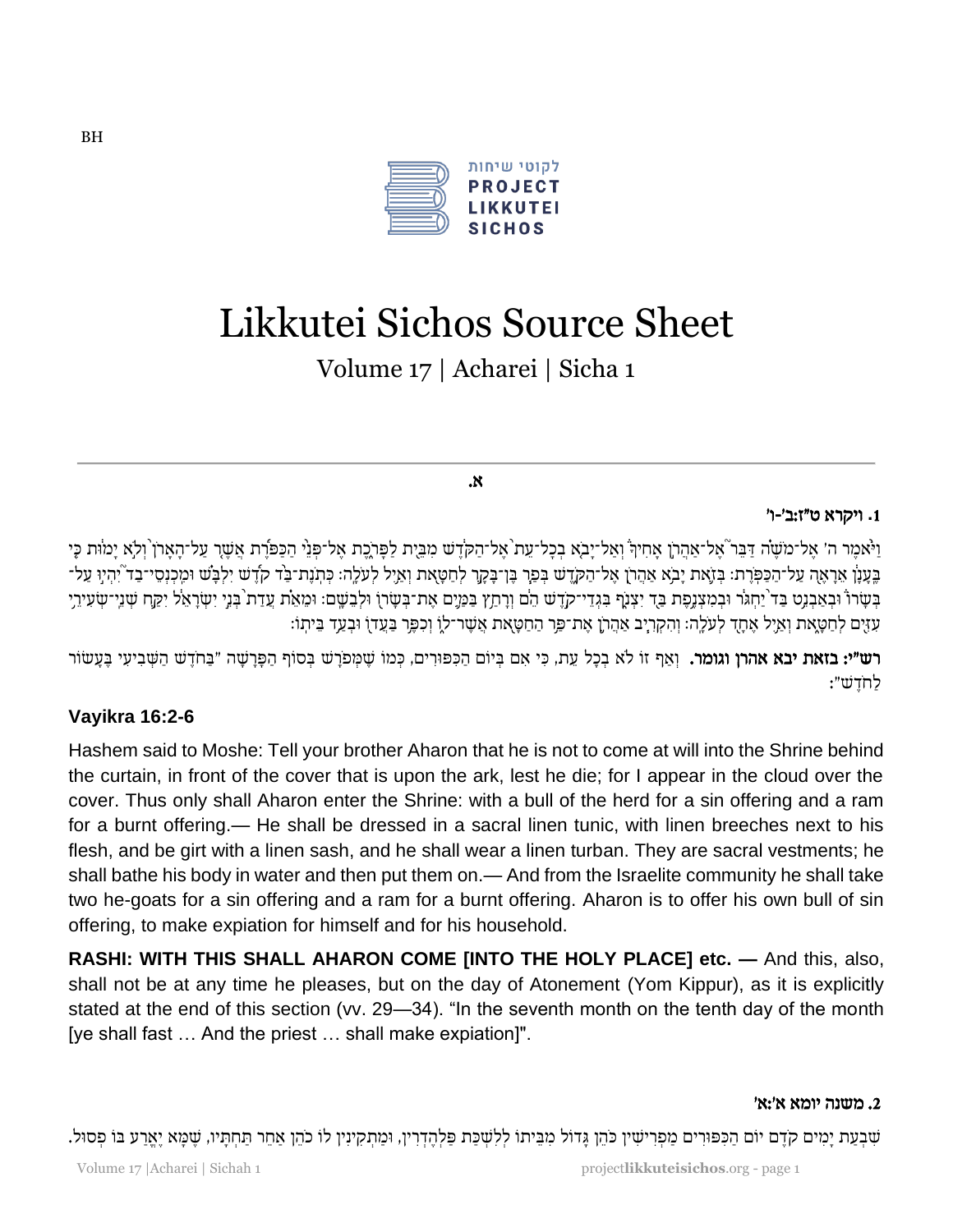ַרְבִּי יְהוּדָה אוֹמֵר, אַף אִשָּׁה אַחֶרֶת מַתְקִינִין לוֹ, שֶׁמָּא תָמוּת אִשְׁתוֹ, שֶׁנֶאֱמַר (ויקרא טז) וְכִפֶּר בַּעֲדוֹ וּבְעַד בֵּיתוֹ. דוֹ אִשְׁתוֹ. אָמְרוּ לוֹ, אם כּוּ, אין לדִבר סוֹף:

# **Mishnah Yoma 1:1**

**Seven days prior to Yom Kippur** the Sages would **remove the High Priest,** who performs the entire Yom Kippur service, **from his house to the Chamber of** *Parhedrin***,** a room in the Temple designated specifically for the High Priest during that period. **And they would designate another priest in his stead** to replace him **lest a disqualification** due to impurity or another circumstance beyond his control prevent him from entering the Temple on Yom Kippur. **Rabbi Yehuda says:** The Sages would **even designate another wife for him lest his wife die, as it is stated** in the Torah portion of the Yom Kippur service: **"And it will atone for him and for his house"** (Vayikra 16:6); the Sages interpreted the term: **His house, that is his wife.** The priest must be married in order to fulfill this commandment. Due to the concern lest his wife die, another wife was designated to address that possibility. **The Rabbis said** to Rabbi Yehuda: **If so,** that this is a concern, **there is no end to the matter,** as what if the designated replacement wife dies? This possibility need not be a source of concern.

#### .3 דברי הימים א כ״ג : י״ג

ַּבְּנֵי עַמְרָם אַהֲרֹן וּמֹשֶׁה וַיִּבְּדֵל אַהֲרֹן לְהַקְדִישׁוֹ קֹדֶשׁ קֶדָשְׁיָם הְוּא־וּבָנָיו עֵד־עוֹלָם לְהַקְטִיר לִפְנֵי ה׳ לְשָׁרְתוָ וּלְבָרֵךְ בִּשְׁמֹן עַד־עוֹלֶם: ֧֧֚֝<u>֚</u>

# **1 Chronicles (Divrei Hayamim) 23:13**

The sons of Amram: Aharon and Moshe. Aharon was set apart, he and his sons, forever, to be consecrated as most holy, to make burnt offerings to Hashem and serve Him and pronounce blessings in His name forever.

#### .4 ויקרא כ״א : י׳ , ט"ו

וְהַכֹּהֵןْ הַגָּדוֹל מֵאֶחָיו אֲשֶר־יוּצַק עַל־רֹאשׁוֹ | שָׁמֶן הַמִּשְׁחָה וּמִלֵא אֶת־יָדוֹ לִלְבֹּשׁ אֶת־הַבְּגָדְיֶם אֶת־רֹאשׁוֹ לְא יִפְּרָע וּבְגָדָיו לִא יִפְרֹם... וִלְא־יִחַלֵּל זַרְעוֹ בְּעֲמַיֶו כְּיָ אֲנֵי יְהוַה מְקַדְּשָׁוֹ:

# **Vayikra 21:10, 15**

The priest who is exalted above his fellows, on whose head the anointing oil has been poured and who has been ordained to wear the vestments, shall not bare his head or rend his vestments… that he may not profane his offspring among his kin, for I Hashem have sanctified him.

# .5 זבחים צ׳ ע"ב - צ"א ע"א

גמ׳ איבעיא להו תדיר ומקודש איזה מהם קודם תדיר קודם משום דתדיר או דלמא מקודש קדים דקדיש תא שמע תמידין קודמין למוספין ואף ע"ג דמוספין קדישי אטו שבת למוספין אהנאי לתמידין לא אהנאי

# **Zevachim** 90b:**14**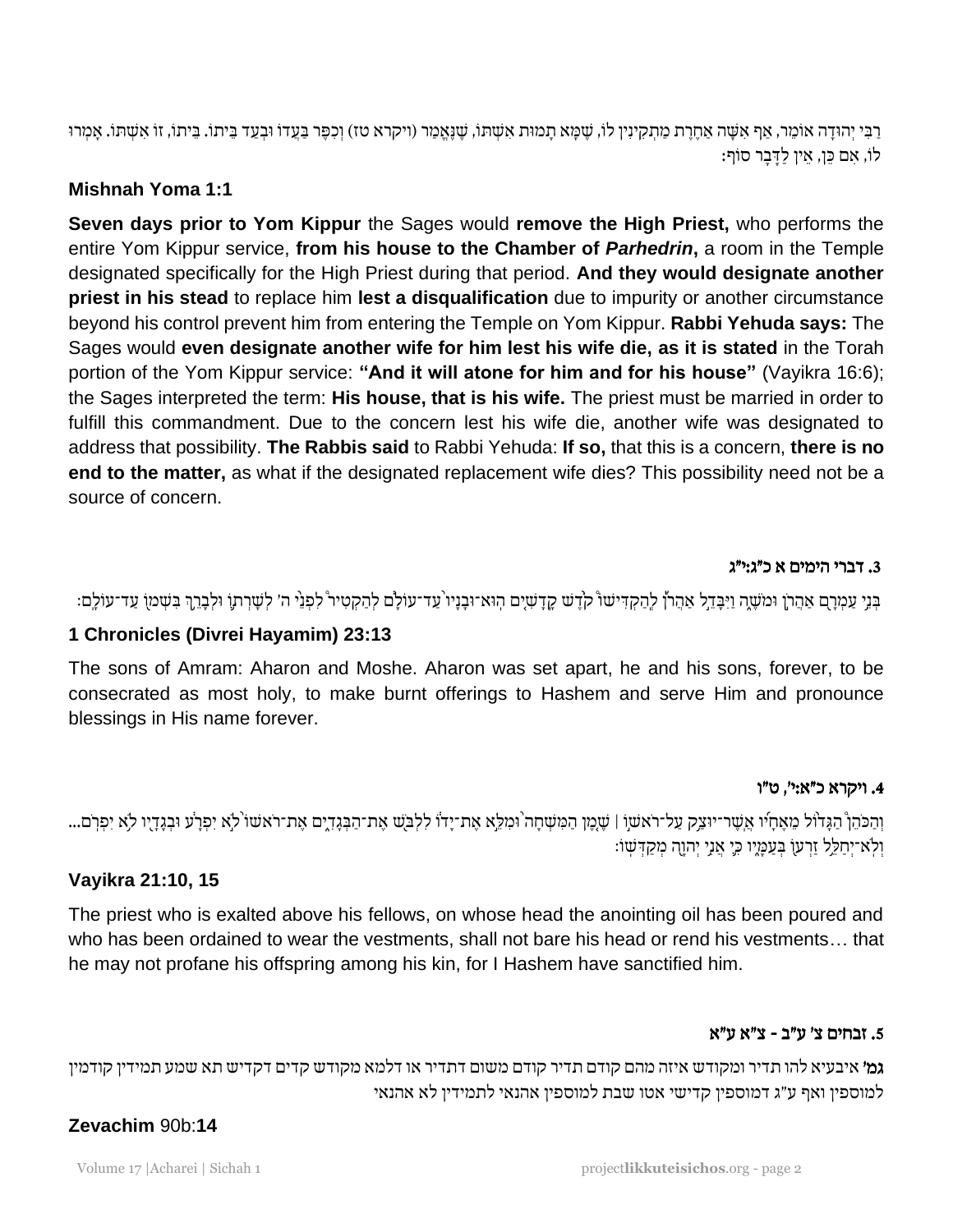**GEMARA: A dilemma was raised before** the Sages: The *mishnayot* (89a) taught that a frequent offering precedes other offerings, and also that an offering of greater sanctity precedes others. If there is **a frequent** offering **and** an offering **of** greater **sanctity** to be sacrificed, **which of them precedes** the other? Does the **frequent** offering **take precedence, due to** the fact **that** it is **frequent, or perhaps** the offering **of** greater **sanctity takes precedence, as** it is **of** greater **sanctity?** The Gemara suggests: **Come** and **hear** the ruling of the first mishna in this chapter, that the **daily offerings precede** the **additional offerings** because they are frequent. **And even though** the **additional offerings** are **of** greater **sanctity,** as they are sacrificed due to the sanctity of Shabbat, the frequent offering precedes the offering of greater sanctity. The Gemara rejects this proof: **Is that to say** that the sanctity of **Shabbat affects** the sanctity of the **additional offerings** but does **not affect** the **daily offerings** brought on Shabbat? Rather, the sanctity of Shabbat elevates the sanctity of the daily offerings as well, and as both are of equal sanctity, the frequent daily offering precedes the additional offerings.

# ב.

#### .6 משנה תורה , הלכות כלי המקדש והעובדין בו ד׳ : י״ב

וּמְמַנִּין כֹּהֵן גָּדוֹל הוּא רֹאשׁ לְכָל הַכֹּהֲנִים. וּמוֹשְׁחִין אוֹתוֹ בְּשֶׁמֶן הַמִּשְׁחָה. וּמַלְבִּישִׁין אוֹתוֹ בִּגְדֵי כְּהֻנָּה גְּדוֹלָה שֶׁנֶאֱמַר (ויקרא כא י) יִוְהַכֹּהֵן הַגָּדוֹל מֵאֶחָיו אֲשֶׁר יוּצַק" וְגוֹ׳. וְאִם אֵין שָׁם שֶׁמֶן הַמִּשְׁחָה מְרַבִּין אוֹתוֹ בְּבִגְדֵי כְּהֻנָּה גְּדוֹלָה בִּלְבַד שֶׁנֶאֱמַר (ויקרא כא י ) ״אֲשֶר יוּצַק עַל רֹאשׁוֹ שֶׁמֶן הַמִּשְׁחָה וּמִלֵּא אֶת יָדוֹ לִלְבּשׁ אֶת הַבְּגָדִים". כְּשֵׁם שָׁמִּתְרַבָּה בְּשָׁמֶן הַמִּשְׁחָה כָּךְ מִתְרַבֶּה בִּבְגָדִים: ׇׅ֧֧֓<u>֓</u>

#### **Mishneh Torah, Vessels of the Sanctuary and Those who Serve Therein 4:12**

A High Priest is appointed [to serve as] the head of all of the priests. He is anointed with the anointing oil and clothed in the garments of the High Priest, as [Vayikra 21:10] states: "And the priest who was elevated over his brethren, over whose head was poured [the anointment oil]...." If there is no anointment oil, he is initiated into office merely by [wearing] the garments of the High Priest, as [the above verse] states: "...over whose head was poured [the anointment oil] and who was initiated to wear the garments." [Implied is that] just as he is initiated with the anointment oil, so too, he is initiated with the garments [of the High Priesthood].

#### .7 משנה תורה , הלכות עבודת יום הכפורים א׳ :ב׳

עֲבוֹדַת כָּל חֲמֵשׁ עֶשְׂרֵה בְּהֵמוֹת אֵלּוּ הַקְרֵבִין בְּיוֹם זֶה אֵינָהּ אֶלָּא בְּכֹהֵן גָּדוֹל בִּלְבַד. אֶחָד כֹּהֵן הַמְּשׁוּחַ בְּשֶׁמֶן הַמִּשְׁחָה אוֹ הַמְרֻבָּה בִּבְדִים. וְאִם הָיְתָה שַׁבָּת אַף מוּסַף שַׁבָּת אֵין מַקְרִיב אוֹתוֹ אֶלָא כֹּהֵן גָּדוֹל. וְכֵן שְׁאָר הָעֲבוֹדוֹת שָׁל יוֹם זֶה כְּגוֹן הַקְטָרַת הַקְטֹרֶת שָׁל ֹּכָּל יוֹם וַהֲטָבַת הַגֵּרוֹת הַכּל עָשׂוּי בְּכֹהֵן גְּדוֹל נָשׂוּי שֶׁנֶאֱמַר (ויקרא טז ו) (ויקרא טז יא) (ויקרא טז יז) "וְכִפֶּר בַּעֲדוֹ וּבְעַד בֵּיתוֹ". בֵּיתוֹ זו ִא ְש ת ו:

#### **Rambam, Mishneh Torah, the laws of the service of Yom Kippur 1:2**

"The sacrificial service for all these fifteen animals that are offered on this day may be performed only by the High Priest. This applies both to a High Priest anointed with the oil of anointment or initiated into office by wearing the garments of the High Priest.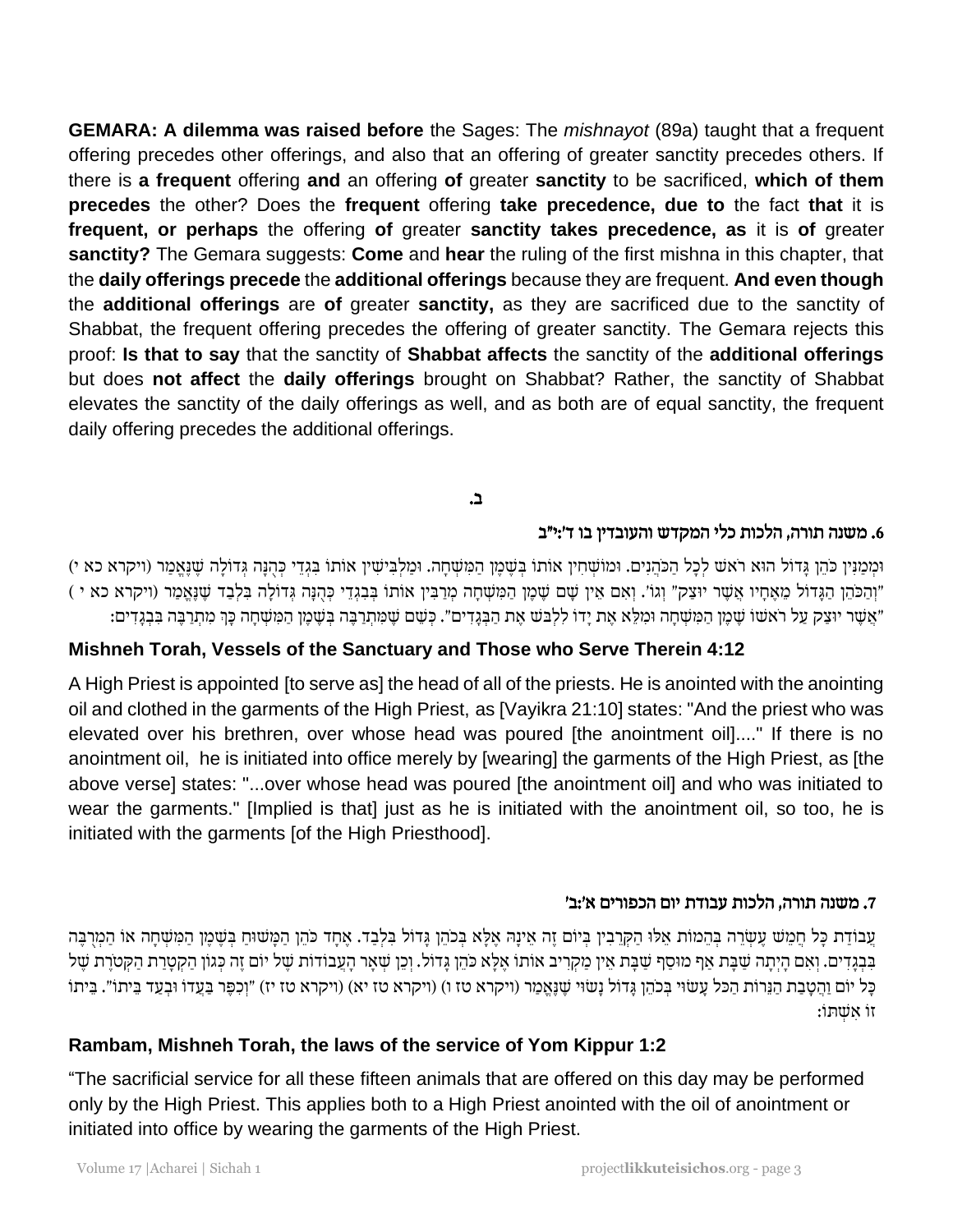If Yom Kippur fell on the Sabbath, even the additional offering of the Sabbath should be sacrificed only by the High Priest. Similarly, all of the other services performed on this day, the offering of the daily incense offering, the kindling of the *Menorah's* lamps, are all performed by a married High Priest, as Vayikra 16:7 states: "And he shall atone for himself and his household." "His household" refers to his wife.

אַמַר רַבְּי יוֹסֵי: מִיַּמַי לֹא קַרִיתִי לְאִשָׁתְּי "אִשְׁתְּי" וּלְשׁוֹרִי "שׁוֹרִי", אֵלֵא לְאִשְׁתִּי — "בֵּיתִי" (**רש"י:** שהיא עיקר של בית), וּלְשׁוֹרִי — "שַׂדִי" (רש"י: שהוא עיקר של שדה דכתיב ורב תבואות בכח שור (משלי י"ד:ד')).

ג.

# **Shabbat 118b**

**Rabbi Yosei said** that he always spoke euphemistically: **In all my days, I did not call my wife, my wife, nor my ox, my ox. Rather,** I called **my wife, my home,** (**Rashi:** because she is the essence of the home), **and my ox, my field,** (**Rashi:** because it is the primary force in the fields, as the verse (Proverbs 14:4) states: "But a rich harvest comes through the strength of the ox.").

# ד.

# .9 אבות ו׳ : י״א

ָכָּל מַה שֶׁבָּרָא הַקָּדוֹשׁ בָּרוּךְ הוּא בְּעוֹלָמוֹ, לֹא בְרָאוֹ אֶלָּא לִכְבוֹדוֹ, שֶׁנֶאֱמַר (ישעיה מג), כֹּל הַנִּקְרָא בִשְׁמִי וְלִכְבוֹדִי בְּרָאתִיו יְצַרְתִּיו אַף ְ ְעֲשִׂיתִיו, וְאוֹמֵר (שמות טו), ה' יִמְלֹךְ לְעֹלָם וָעֶד. ֧֧֧֦֧֚֝֝<u>֚</u>

# **Pirkei Avot 6:11**

Whatever the Holy Blessed One created in His world, he created only for His glory, as it is said: "All who are linked to My name, whom I have created, formed and made for My glory" (Isaiah 43:7), And it says: "Hashem shall reign for ever and ever" (Shemos 15:18).

#### .10 דברים כ״ד: ה׳

ּבִּי־יַקַּח אִישׁ`אִשָּׁה חֲדָשָׂה לָא יֵצֵא`בַּצָּבָא וְלֹא־יַעֲבֹר עָלָיו לְכָל־דָּבֶר נָקִיٞ יִהְיֶה לְבֵיתוֹ`שָׁנָה אֶחָת וְשִׂמַּח אֶת־אִשְׁתוִ אֲשֶׁר־לָקֶח:

#### **Devarim 24:5**

When a man has taken a bride, he shall not go out with the army or be assigned to it for any purpose; he shall be exempt one year for the sake of his household, to give happiness to the woman he has married.

#### .11 סוטה י״ז א

דריש ר"ע איש ואשה זכו שכינה ביניהן )**רש"**י: שהרי חלק את שמו ושיכנו ביניהן יו"ד באיש וה"י באשה), לא זכו אש אוכלתן )שהקב" ה מסלק שמו מביניהן ונמצאו אש ואש(:

# .8 שבת קי״ח ב '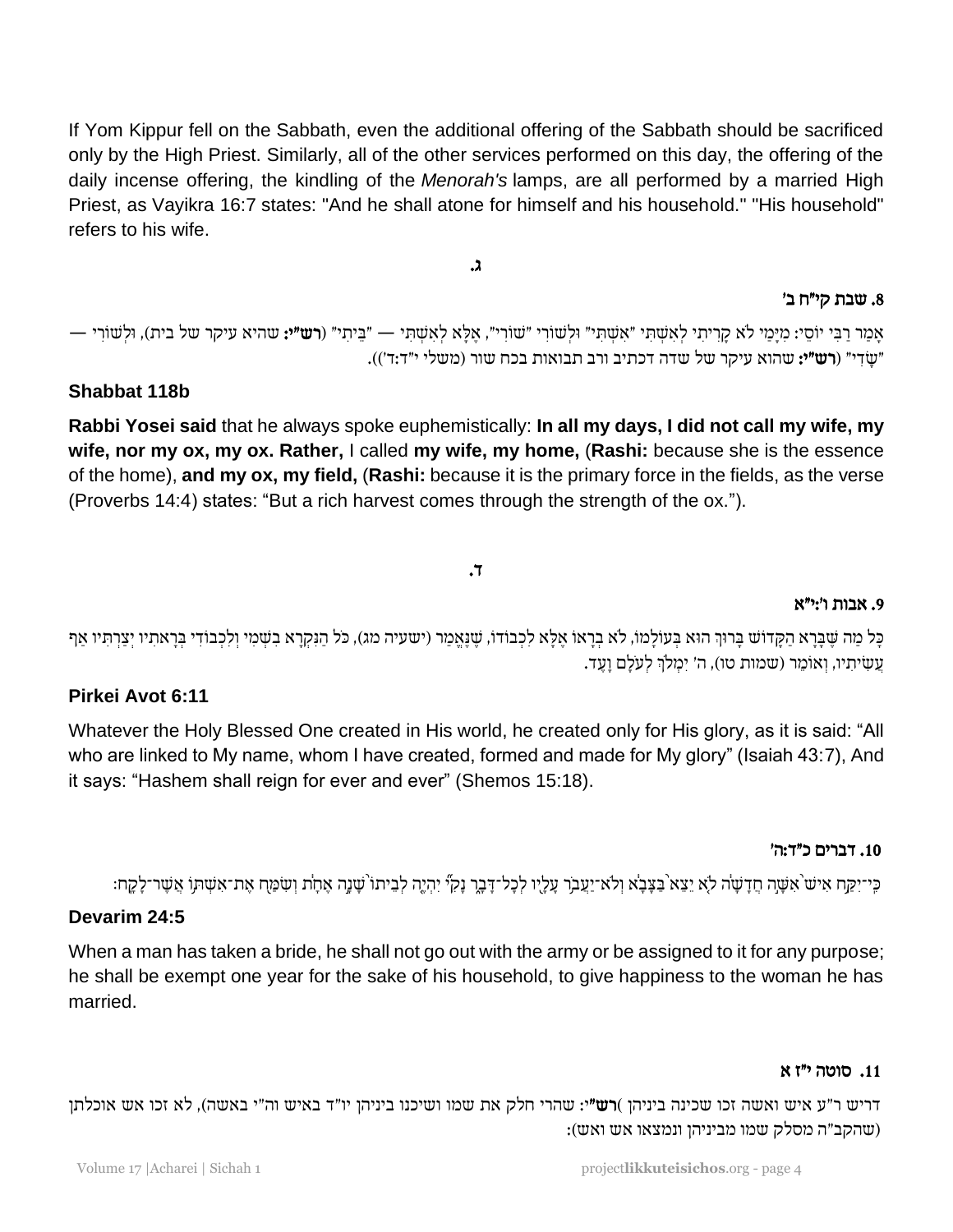# **Bamidbar 6:27**

**Rabbi Akiva taught:** If **a man [***ish***] and woman [***isha***] merit** reward through a faithful marriage, **the Divine Presence** rests **between them.** The words *ish* and *isha* are almost identical; the difference between them is the middle letter *yod* in *ish*, and the final letter *heh* in *isha*. These two letters can be joined to form the name of G-d spelled *yod*, *heh*. But if due to licentiousness **they do not merit** reward, the Divine Presence departs, leaving in each word only the letters *alef* and *shin*, which spell *esh*, fire. Therefore, **fire consumes them.**

#### .12 ישעיהו מ״ה : י״ח

ָּה הַ אֲמַר־ה' בּוֹרֵא הַשָּׁמַיִּם הְוָא הָאֱלֹקִים יֹצֵר הָאָרֶץ וְעֹשָׂה הְוָּא כְוֹנְנָה לֹא־תְהוּ בִרָאָהְ לָשֶׁבֶת יִצָרֶהְ אֲנִי ה' וְאֵין עָוֹד:

# **Isaiah 45:18**

For thus said Hashem, The Creator of heaven who alone is G-d, Who formed the earth and made it, Who alone established it— He did not create it a waste, But formed it for habitation: I am Hashem, and there is none else.

# .13 שבת קי״ח ב '

ָאָמַר רַבִּי יוֹסֵי: חַמֶּשׁ בִּעָילוֹת בַּעֲלִתְּי, וְנַטַעְתִּי חֲמִשָּׁה אֲרָזִים בְּיָשְׂרָאֵל. וּמַאן אִינּוּן — רַבִּי יִשְׁמַעֵאל בְּרַבִּי יוֹסֵי, וְרַבִּי אֵלְעָזַר בְּרַבִּי יוֹסֵי, וְרַבִּי חַלַפְתָּא בְּרַבִּי יוֹסֵי, וְרַבִּי אֲבְטִילַס בְּרַבִּי יוֹסֵי, וְרַבִּי כִּי יוֹסֵי. וְהָאִיכָּא וַרְדִימַס! הַיִּינוּ מַנַחֲם, וְאַמֵּאי ָקְרֵי לֵיה ״וַרְדִימָס״? — שַׁפָּנָיו דוֹמִין לִוֶרֶד. לִמֵימִרָא דְּרַבִּי יוֹסֵי מִצְוַת עוֹנָה לֹא קִיֵּים?! אֶלָּא אֵימָא: חָמֵשׁ בִּעִילוֹת בָּעַלִתְי וְשָׁנִיתִי.

# **Shabbat 118b**

**Rabbi Yosei said: I engaged in relations five times, and I planted five cedars in Eretz Yisrael. And who are** these cedars? The sons of Rabbi Yosei, who were great Sages of Israel: **Rabbi Yishmael, son of Rabbi Yosei, and Rabbi Elazar, son of Rabbi Yosei, and Rabbi Ḥalafta, son**  of Rabbi Yosei, and Rabbi Avtilas, son of Rabbi Yosei, and Rabbi Menahem, son of Rabbi **Yosei.** The Gemara asks: **Isn't there Vardimas,** who was also Rabbi Yosei's son? The Gemara answers: **Vardimas is the same as Menaḥem. And why did they call him Vardimas?** Because **his face was as** beautiful as **a rose [***vered***].** The Gemara asks: **Is that to say** based on this statement that **Rabbi Yosei did not fulfill the mitzva of** his wife's **conjugal rights,** but only had relations with her five times? **Rather, say** it this way: **I engaged in relations five times and I did so again,** and the Sages said that one who seeks to father male offspring should engage in relations and do so again.

# .14 תמיד ל״ב א

אמר להם אידין מתקרי חכים אמרו ליה איזהו חכם הרואה את הנולד אמר להם אידין מתקרי גבור אמרו לו איזהו גבור הכובש את יצרו אמר להן אידין מתקרי עשיר אמרו ליה איזהו עשיר השמח בחלקו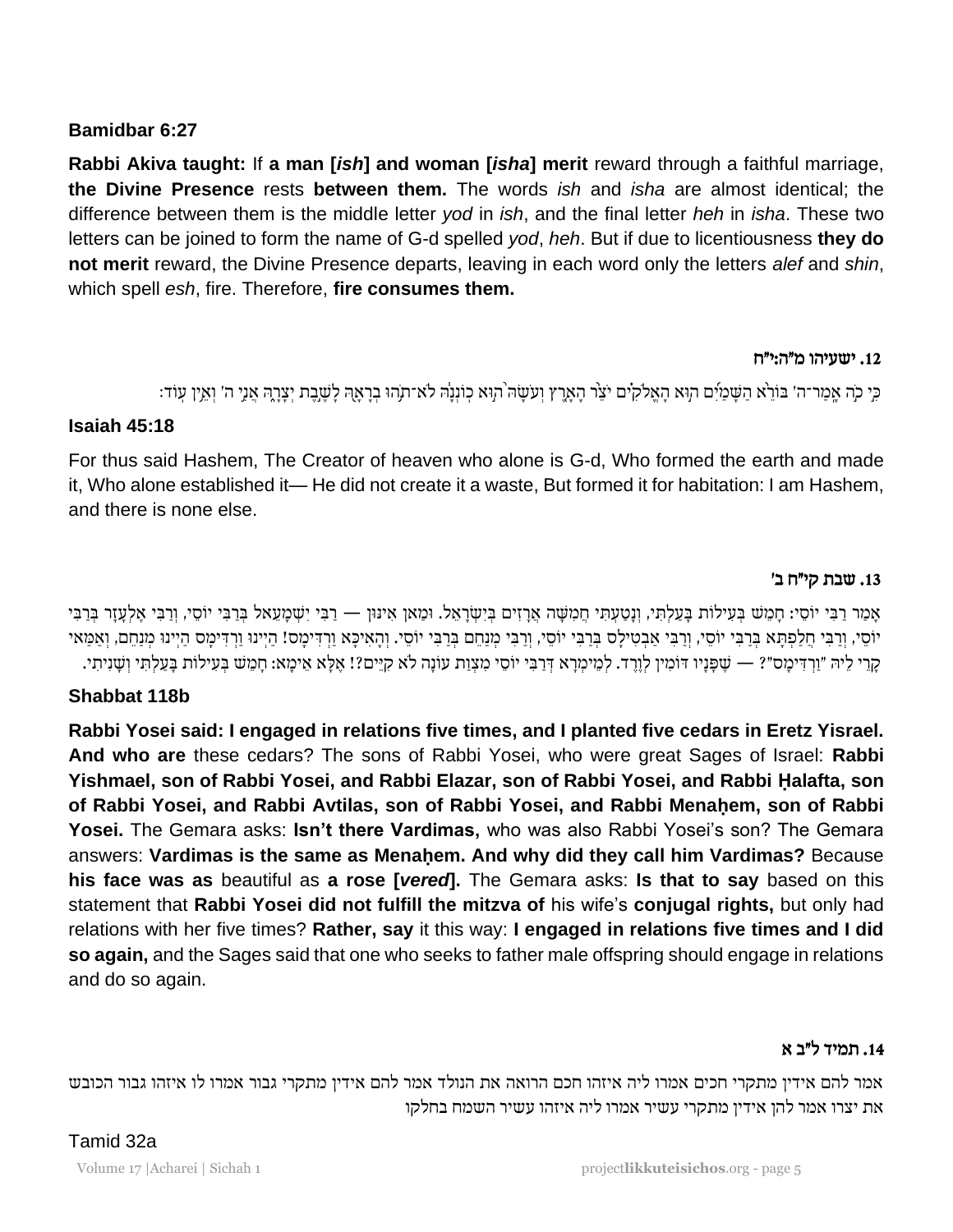Alexander **said to** the Elders: **Who is** truly worthy of being **called wise? They said to him,** citing a tradition (see *Avot* 2:9): **Who is** the **wise** person? **The one who sees** and anticipates **the consequences** of his behavior. **He said to them: Who is** truly worthy of being **called mighty? They said to him,** again citing a tradition (see *Avot* 4:1): **Who is** the **mighty** person? **The one who masters his desire. He said to them: Who is** worthy of being **called wealthy? They said to him: Who is** the **wealthy** person? **The one who is pleased with his** own **portion** (see *Avot* 4:1).

#### .15 יבמות ס״ג א

א"ר אלעזר כל אדם שאין לו אשה אינו אדם שנאמר (בראשית ה, ב) זכר ונקבה בראם ויקרא את שמם אדם ואמר רבי אלעזר כל אדם שאין לו קרקע אינו אדם שנא' (תהלים קטו, טז) השמים שמים לה' והארץ נתן לבני אדם

Yevamot 63a

**Rabbi Elazar said: Any man who does not have a wife is not a man, as it is stated: "Male and female He created them…and called their name Adam"** (Genesis 5:2). **And Rabbi Elazar said: Any man who does not have** his own **land is not a man, as it is stated: "The heavens are the heavens of the Lord; but the earth He has given to the children of men"** (Psalms 115:16).

#### תוספות על יבמות ס״ג א

שאין לך אומנות פחותה כו' - אף על גב דרבי אלעזר גופיה קאמר לעיל כל אדם שאין לו קרקע אינו אדם צריך לומר קרקע לבנות עליו שידור בו וגם לצורך מזונותיו כדאמר רב פפא בסמוך זרע ולא תזבון והכא מיירי באדם שעיקר אומנותו בקרקע:

ו.

#### .16 משנה יומא ח׳ : ט׳

ָּהָאוֹמֵר, אֶחֱטָא וְאָשׁוּב, אֶחֱטָא וְאָשׁוּב, אֵין מַסְפִּיקִין בְּיָדוֹ לַעֲשׂוֹת תְּשׁוּבָה. אֶחֱטָא וְיוֹם הַכִּפּוּרִים מַכַּפּוּרִים מְכַפּוּרִים מְכַפּוּרִים מְכַפּוּרִים מְ עֲבֵרוֹת שֶׁבִּין אָדָם לַמָּקוֹם, יוֹם הַכִּפּוּרִים מְכַפֵּר. עֲבֵרוֹת שֶׁבֵּין אָדָם לַחֲבֵרוֹ, אֵין יוֹם הַכִּפּוּרִים מְכַפֵּר, עַד שֶׁיְרַצֶה אֶת חֲבֵרוֹ. אֶת זוֹ דְרַשׁ רַבִּי אֶלְעָזֶר בֶּן עֲזַרְיָה, מִכֹּל חַטֹּאתֵיכֶם לִפְנֵי ה' תִּטְהָרוּ (ויקרא טז), עֲבֵרוֹת שֶׁבֵּין אָדָם לַמָּקוֹם, יוֹם הַכִּפּוּרִים מְכַפֵּר. עֲבֵרוֹת ּשֶׁבֵּין אָדָם לַחֲבֵרוֹ, אֵין יוֹם הַכִּפּוּרִים מְכַפֵּר, עַד שָׁיְרַצָּה אֶת חֲבֵרוֹ. אָמַר רַבִּי עֲקִיבָא, אַשְׁרֵיכֶם יִשְׂרָאֵל, לִפְנֵי מִי אַתֶּם מִטַּהֲרִין, וּמִי ָמְטַּהֵר אֶתְכֶם, אֲבִיכֶם שֶׁבַּשָּׁמַיִם, שֶׁנֵּאֲמַר (יחזקאל לו), וְזַרַקְתִּי עֲלֵיכֶם מַיִם טְהוֹרִים וּטְהַרְתֶּם. וְאוֹמֶר (ירמיה יז), מְקֶוֶה יְשָׂרָאֵל ה', ַמַּה מִּקְוֶה מְטַהֵּר אֶת הַטְּמֵאִים, אַף הַקָּדוֹשׁ בָּרוּךְ הוּא מְטַהֵר אֶת יִשְׂרָאֵל: ֧֧֦֧֚֝֝<u>֓</u>

# **Mishnah Yoma 8:9**

With regard to **one who says: I will sin and** then **I will repent, I will sin and I will repent,** Heaven **does not provide him the opportunity to repent,** and he will remain a sinner all his days. With regard to one who says: **I will sin and Yom Kippur** will **atone** for my sins, **Yom Kippur does not atone** for his sins. Furthermore, for **transgressions between a person and G-d, Yom Kippur atones;** however, for **transgressions between a person and another, Yom Kippur does not atone until he appeases** the **other** person. Similarly, **Rabbi Elazar ben Azarya taught** that point from the verse: **"From all your sins you shall be cleansed before Hashem"** (Vayikra 16:30). For **transgressions between a person and G-d, Yom Kippur atones;** however, for **transgressions between a person and another, Yom Kippur does not atone until he appeases** the **other**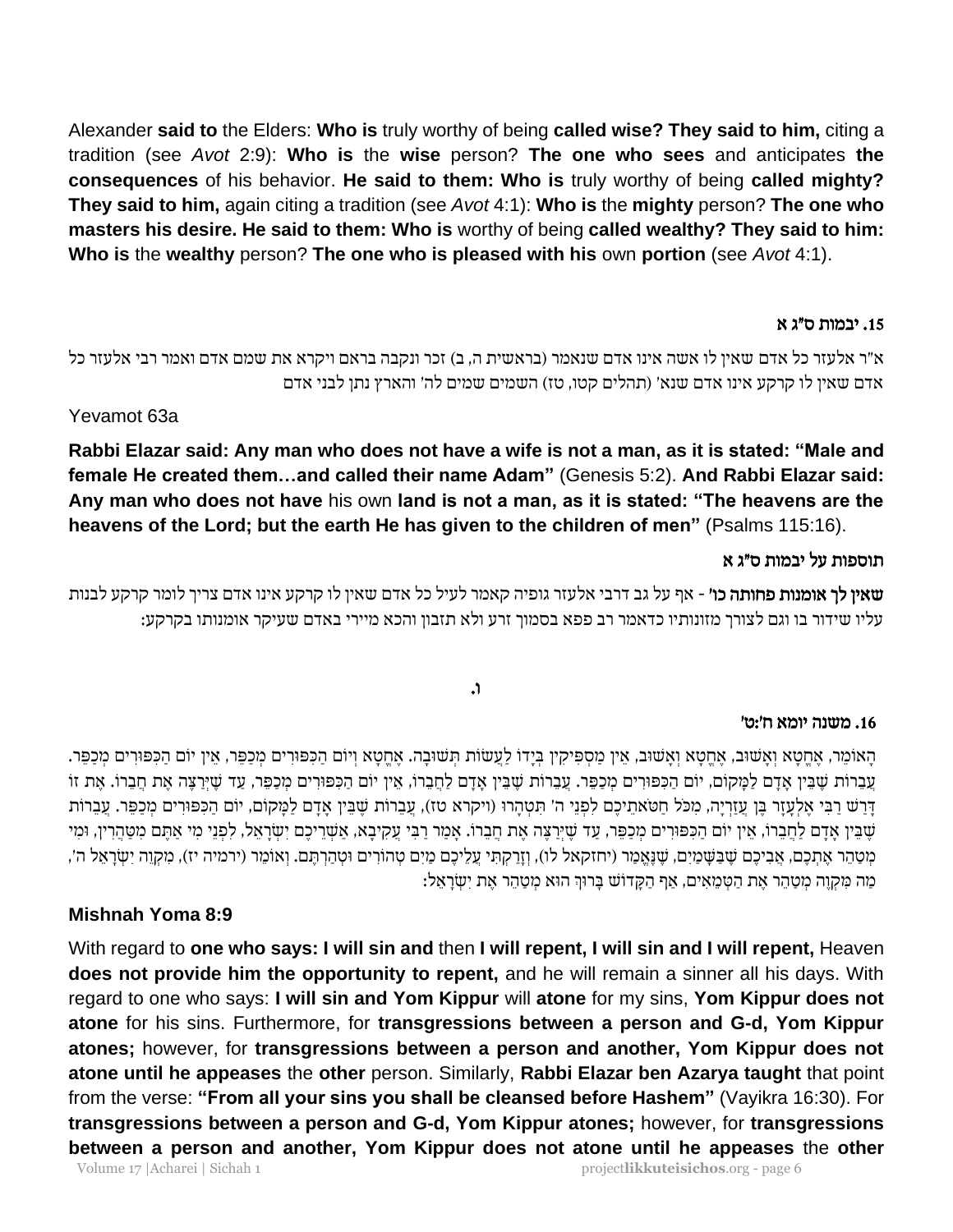person. In conclusion, **Rabbi Akiva said: How fortunate are you, Israel; before Whom are you purified, and Who purifies you?** It is **your Father in Heaven, as it is stated: "And I will sprinkle purifying water upon you, and you shall be purified"** (Ezekiel 36:25). **And it says: "The ritual bath of Israel is G-d"** (Jeremiah 17:13). **Just as a ritual bath purifies the impure, so too, the Holy One, Blessed be He, purifies Israel.**

# .17 ויקרא ט״ז : ל׳

ַכֵּי־בַיִּוֹם הָזֶה יִכַּפֵּר עֲלֵיכֶם לִטָּהֵר אֲתִכֶם מְכֹּל תַּטְאָתֵיכֶם לִפְּנֵי ה' תִּטְהֵרוּ:

#### **Vayikra 16:30**

For on this day atonement shall be made for you to cleanse you of all your sins; you shall be clean before Hashem.

#### **.**ז

#### .18 קידושין ל״ו א

ובין לאביי ובין לרבא האי בני ם אתם מאי דרשי ביה האי מיבעי לכדתניא בנים אתם לה' אלהיכם בזמן שאתם נוהגים מנהג בנים אתם קרוים בנים אין אתם נוהגים מנהג בנים אין אתם קרוים בנים דברי ר' יהודה רבי מאיר אומר בין כך ובין כך אתם קרוים בנים שנאמר (ירמיהו ד, כב) בנים סכלים המה ואומר (דברים לב, כ) בנים לא אמון בם ואומר (ישעיהו א, ד) זרע מרעים בנים משחיתים ואומר (הושע ב, א) והיה במקום אשר יאמר להם לא עמי אתם יאמר להם בני אל חי

# **Kiddushin 36a**

The Gemara asks: **And both Abaye and Rava, what do they derive from this** verse: **"You are the sons** to the Lord your God" (Deuteronomy 14:1)? According to the first explanation of Isi's opinion, the exclusion of women is derived from this phrase, whereas they derive that *halakha* from a different source. The Gemara answers: **This** verse **is necessary for that which is taught** in a *baraita*: The verse: **"You are the sons to the Lord your God,"** indicates that **when you act like sons** and cleave to the Holy One, Blessed be He, **you are called sons,** but when **you do not act like sons you are not called sons.** This is **the statement of Rabbi Yehuda. And Rabbi Meir says: Either way you are** still **called sons, as it is stated: "They are foolish sons"** (Jeremiah 4:22). **And it** also **states: "Sons in whom there is no faithfulness"** (Deuteronomy 32:20). **And it states: "A seed of evildoers, sons who deal corruptly"** (Isaiah 1:4). **And it states: "And it shall come to pass that, instead of what was said to them: You are not My people, it shall be said to them: Sons of the living God"** (Hosea 2:1).

# 19. יחזקאל ל״ו:כ״ב-כ״ה

ֶּבֶּן אֱמֹר לְבֵית־ִישְׂרָאֵל כֹּה אֲמַר ֹאד׳ ה׳ לִא לְמַעַנְכֶם אֲנִי עֹשָׂה בֵּית יְשְׂרָאֵל כִּי אִם־לְשֶׁם־קַדְשִׁי אֲשֶׁר חִלַּלְתֵּם בַּגּוֹיָם אֲשֶׁר־בַּאתֵם ַּיָּה וַקְדַּשְׁתְּ' אֶת־שָׁמְי הַגַּדוֹל הַמְחִלַּל בַּגּוֹיִם אֲשֶׁר חִלַּלְתֶּם בְּתוֹכֵם וְיַדְעוּ הַגּוֹיִם כִּי־אֲנֵי ה' נָאִם אדושם ה' בְּהֵקַדְשָׁי בָכֶם לְעֵינֵיהֶם: